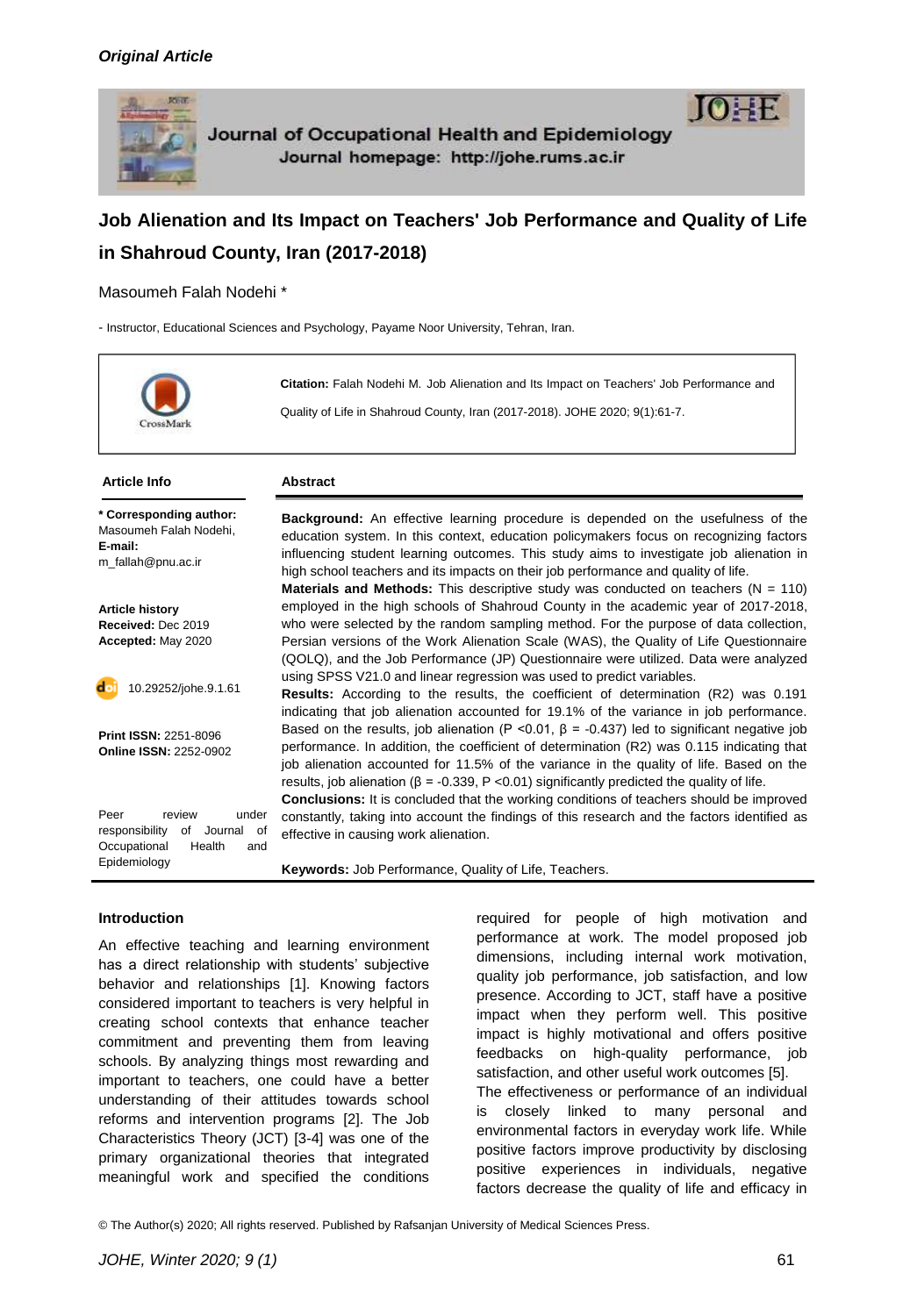them. Job alienation is one of the factors affecting an individual's job performance and quality of life. As part of daily life, it affects people physically, behaviorally, and mentally, with this being reflected in the state of mind as well as health. Thus, it is important to raise people's awareness of factors, such as occupational alienation affecting their morale and effectiveness [6].

Hoy et al defined job alienation as "the reflection of one's feelings created by the despair of working conditions at work" [7]. In a study, job alienation was defined as the result of the inability of an organization to provide conditions and environments, such as independence, responsibility, social interaction, as well as the selfrealization of the value of individuals as human beings [8]. McKinley and Marceau reaffirmed the importance of defining the alienation framework [9]. They concluded that "the classic notion of alienation could be based on previous valuable works that provide a new coherent explanation for the workplace. Job alienation as well as its impacts on job and family circumstances are the main subjects to be discussed."

Job alienation arouses the feelings of meaninglessness, aimlessness, and social isolation. All these consequences have negative impacts on teacher performance [10]. Various types of research have been conducted to examine the effects of job alienation. For example, Akar found out that teachers' perceptions of worklife quality had a negative impact on teacher burnout and school alienation [11]. Data from 227 staff at a manufacturing company in the UK demonstrated that the absence of person-job fit led to alienation in the workplace, psychological fatigue, and low levels of well-being as its subsequences [12-13].

In their study, Tajvaran and Seif showed that the quality of work-life variables had an indirect negative effect on job alienation through conflict mediation, organizational commitment, and job involvement. In addition, the variable of conflict had an indirect positive effect on job alienation through the mediation of organizational commitment [14]. The results of the analysis in a study showed that job alienation negatively correlated with organizational health, and that job alienation accounted for 21.5% of the total variance in organizational health [15]. According to another study, job alienation has a negative direct effect on self-esteem, thereby having a negative effect on job performance [16]. According to the findings of a study, work alienation has an impact on both job outcomes and work-family enrichment. In particular, work meaninglessness is relevant to both work outcomes and family life [17].

The studies mentioned above considered reasons for job alienation and its consequences from different perspectives. This study aims to examine the impact of job alienation on teachers' performance and quality of life, which is an innovation in this field. In addition, there has been no research conducted on high school teachers in Shahroud County in this field, which shows the importance of this research. The present study could help managers maintain and better understand human resources to take appropriate measures so as to obtain teacher job satisfaction and prevent a sense of job alienation in providing quality services to students. Thus, this study aims to examine job alienation in high school teachers as well as its impact on their job performance and quality of life.

#### **Materials and Methods**

This study is descriptive-correlational in nature. The statistical population of this study included high school teachers in Shahroud County, who were surveyed in the academic year of 2017-2018. The inclusion criteria consisted of presenting written informed consent forms for taking part in the study, having more than 5 years of teaching experience, and being at least 25 years old; in contrast, the exclusion criteria consisted of presenting incomplete questionnaires and showing dissatisfaction with participation in this study. It is worth noting that before administering the test, the purpose of this research was explained to the participants. All Helsinki ethics requirements, including the participants' freedom in leaving the exam whenever they wished and the confidentiality of their information were met. To this end, they were assured that their information would be confidential, and they were informed that they did not need to mention their names. Due to the incompleteness of some questionnaires, 110 out of 141 questionnaires were analyzed. To distribute the questionnaires, 141 individuals were selected using the limited community sampling formula as follows:

$$
n = \frac{NZ_{\frac{\pi}{2}}^{\frac{5}{2}}P(1-P)}{e^2(N-1)+Z_{\frac{\pi}{2}}^2P(1-P)} = \frac{300 \times 1.96^2 \times .50 \times .50}{.06^2 \times (299) + 1.96^2 \times \frac{50 \times 150}{150 \times 150}} \approx 141
$$

N: The community size

n: The sample size

Zα / 2: The estimated value of 1.96 with a confidence coefficient of 95%

e: The accuracy of the estimation or differentiation of the actual ratio of a trait in the population with researcher estimation for that trait in the population considered at 0.06 in the present study

q: The proportion of failures in the sample being 50%; q  $= 1 - p$ 

p: A 50% success rate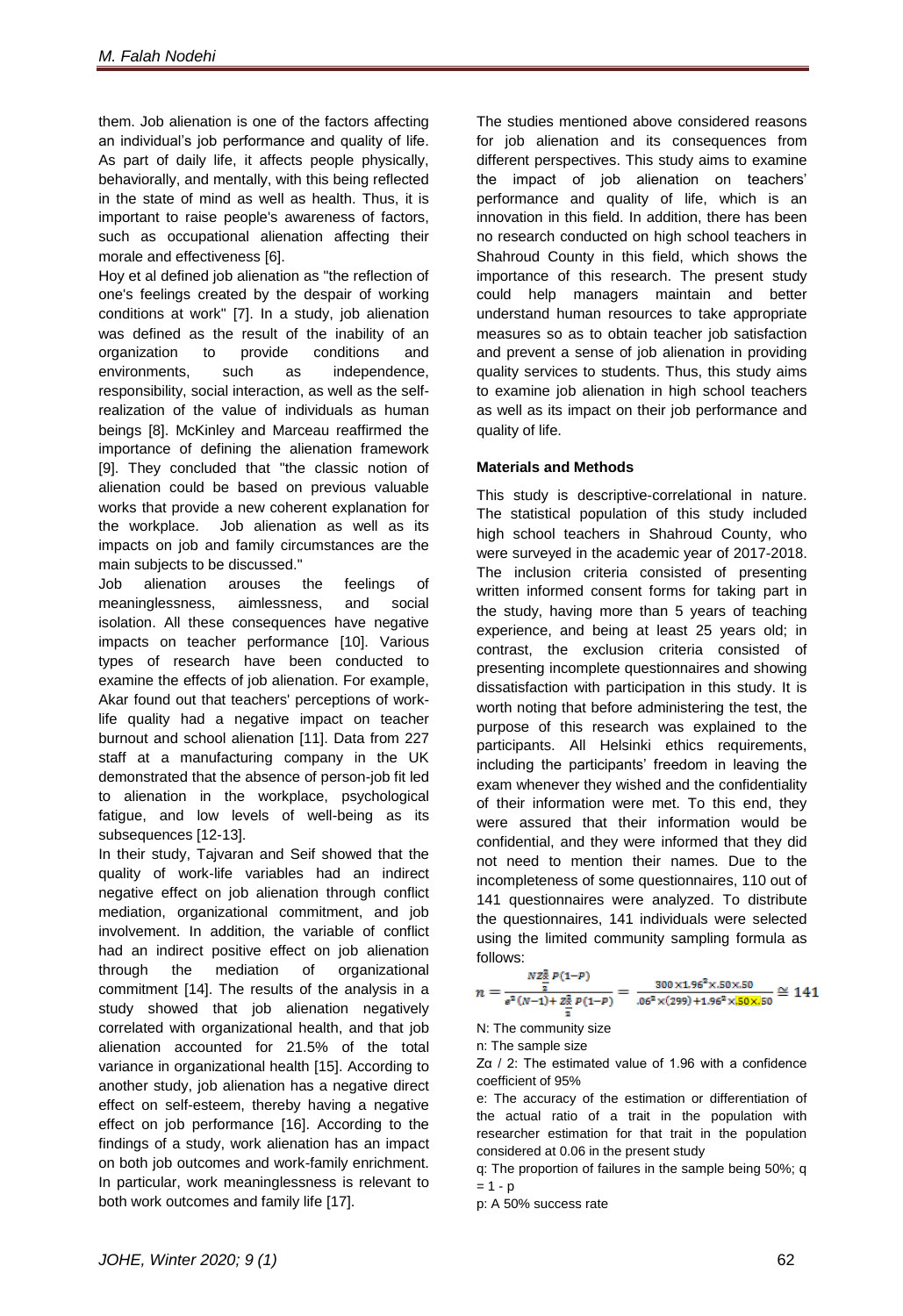Work Alienation Scale (WAS): The work alienation scale was developed by Mottaz and included 21 items. All items use a 5-point Likert scale ranging from 1 to 5, indicating strongly disagree to strongly agree unless stated otherwise [18]. Work alienation has the three subscales of powerlessness, meaninglessness, and selfendangerment, with each of which having 7 items. The sample items included "My daily tasks are largely determined by others" and "I have a great deal of freedom in performing my daily tasks" (R). Work meaninglessness was measured using a 7 item scale. The sample items were "I am sometimes unsure to completely understand the purpose of what I am doing", "I often wonder what the importance of my job really is", and "My work is really important and worthwhile" (R). The minimum and maximum scores the respondents would receive in this questionnaire were 21 and 147, respectively. To calculate the overall score of the questionnaire, the scores obtained for each of the questions would be summed, with the extent of the respondents' work alienation considered. Obviously, the higher the score was, the greater the person's responsibility for alienation would be, and vice versa. The Cronbach's alpha for the senses of helplessness, nonsense, and selfloathing was 0.73, 0.86, and 0.77, respectively [18]. The structural validity indices of this questionnaire were calculated as AGFI = 0.80, GFI  $= 0.84$ , and RMSEA  $= 0.88$  [19], and the Cronbach's alpha was 0.77.

Job performance (JP): Peterson and Byron developed a self-report questionnaire with 15 items rated by a 4-point Likert scale. It was validated in previous studies on Iranian workers and used to measure job performance [20, 21]. This questionnaire has four questions with the options of "very poor (rarely)", "poor (sometimes)," "good (often)", and "excellent (always)". For each of the aforementioned options, points 0, 1, 2, and 3 were given, respectively. Therefore, scores for each subject ranged from 0 to 45. In the current study, the Cronbach's alpha was 0.85.

Quality of Life Questionnaire (QOLQ): Wier and Sherbourne designed this self-report questionnaire generally used to evaluate the quality of life and

well-being [22]. This questionnaire has 36 expressions and 8 areas of bodily function, physical role, bodily pain, common health, vitality, social functioning, emotional role, and mental health. In each area, a subject's score ranges from 0 to 100, and a higher score suggests a higher quality of life [22]. The questionnaire is self-report, with the score in each item ranging from 1 to 5, which includes the options of not at all, low, medium, and high. The physical health range of the questionnaire totaled 3, 4, 10, 15, 16, 17, 18, and 18. The sum of scores for the psychological domain of the quality of life was 26, 19, 11, 7, 6, and 5. The scores for the social relations summary questions were 22, 21, and 20. In addition, the environment scope and living conditions scored 8, 9, 12, 13, 14, 23, 24, and 25. It should be noted that questions 3, 4, and 25 are reversed. To interpret this scale correctly, the short version must be converted into a long version. Next, the quality of life in each domain must be interpreted from 0 to 100 as shown below, with the minimum score for each domain being 4. The sum of raw scores for each domain was multiplied by 4. The internal consistency coefficients of the eight subscales in the Iranian population were reported from 0.70 to 0.85 [23]. In addition, Cronbach's alpha for the quality of life questionnaire in this research was 0.87.

SPSS V21.0 was used for data analysis. Linear regression was used to predict job performance and the quality of life using the variable of job alienation tendency. The results of this test are presented below.

# **Results**

Regarding the respondents' educational qualifications, as Table 1 shows, about 62.72 % of the respondents held an MA, and 37.27% of them held a BA. With respect to the respondents' gender, according to the results, 68.18% and 31.81% of them were female and male, respectively. In terms of marital status, according to the results, 69.09% and 30.90% of them were married and single, respectively.

**[Table 1.](http://archneurosci.com/en/articles/89632.html)** Demographic variables of teachers in Shahroud County, Iran, 2017-2018

| Variable         | Group   | <b>Frequency</b> | Percentage |  |  |
|------------------|---------|------------------|------------|--|--|
| <b>Sex</b>       | Male    | 35               | 31.81      |  |  |
|                  | Female  | 75               | 68.18      |  |  |
| <b>Education</b> | BA      | 41               | 37.27      |  |  |
|                  | МA      | 69               | 62.72      |  |  |
| <b>Marriage</b>  | Married | 76               | 69.09      |  |  |
|                  | Single  | 34               | 30.90      |  |  |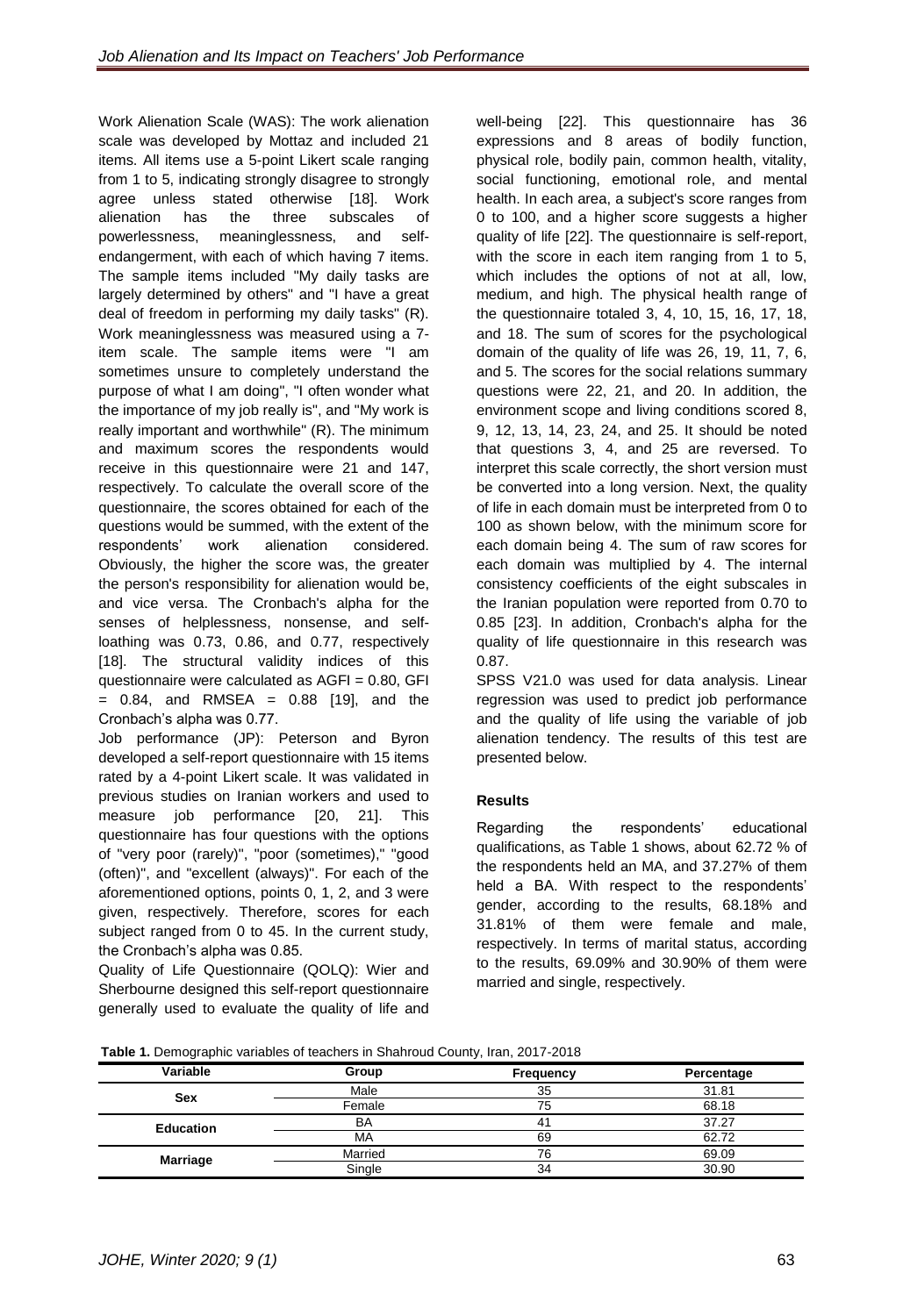Table 2 shows descriptive statistics for the mean and standard deviation along with the correlation coefficients between the variables of job alienation, job performance, and the quality of life. According to the results, the correlation coefficient between job alienation and job performance was -0.437. In addition, the correlation coefficient between job alienation and the quality of life was -0.339, which was significant at the alpha level of 0.01 ( $p$  <0.01). The negative coefficients indicate an inverse relationship between job alienation and job performance as well as the quality of life. Therefore, people with higher job alienation have a better job performance and a lower quality of life.

**Table 2.** Statistical description and correlations between research variables among teachers of Shahroud County, Iran, 2017-2018

|                        | Mean  | <b>Std. Deviation</b> |            |           |  |
|------------------------|-------|-----------------------|------------|-----------|--|
| Job alienation         | 58.89 | 9.503                 |            |           |  |
| Job performance        | 43.97 | 8.130                 | $-0.437**$ |           |  |
| <b>Quality of life</b> | 72.65 | 10.149                | -0.339**   | $0.257**$ |  |

\*\*. Correlation is significant at the level of 0.01 (2-tailed).

Table 3 presents the results of regression analysis for predicting job performance through the variable of job alienation. The coefficient of determination (R-squared) was 0.191 indicating that job alienation accounted for 19.1% of the variance in job performance. Based on the results, job alienation (P < $0.01$ ,  $\beta$  = - $0.437$ ) predicted significant negative job performance. It is concluded that upon an increase in job alienation in individuals, their job performance will decrease.

**Table 3.** Regression analysis for predicting job performance through the variable of job alienation among teachers of Shahroud County, Iran, 2017-2018

|                   | Unstandardized<br><b>Coefficients</b> |                   | <b>Standardize</b><br>d<br><b>Coefficients</b> |          | Sig   | R                        | R-<br>Squar |                          | <b>Sig</b>               |
|-------------------|---------------------------------------|-------------------|------------------------------------------------|----------|-------|--------------------------|-------------|--------------------------|--------------------------|
|                   | В                                     | <b>Std. Error</b> | <b>Beta</b>                                    |          |       |                          | ed          |                          |                          |
| <b>Constant</b>   | 65.969                                | 2.393             | $\overline{\phantom{0}}$                       | 27.567   | 0.001 | 0.437                    | 0.191       | 86.677                   | 0.001                    |
| Job<br>alienation | $-0.374$                              | 0.040             | $-0.437$                                       | $-9.310$ | 0.001 | $\overline{\phantom{0}}$ |             | $\overline{\phantom{0}}$ | $\overline{\phantom{0}}$ |

Table 4 presents regression analysis results for predicting the quality of life through the variable of job alienation. The coefficient of determination (Rsquared) is 0.115 indicating that job alienation accounted for 11.5% of the variance in the quality

of life. Based on the results, job alienation ( $β = -$ 0.339, P <0.01) significantly predicted the quality of life. It is concluded that people with higher job alienation have a lower quality of life.

**Table 4.** Regression analysis for predicting the quality of life through the variable of job alienation among teachers of Shahroud County, Iran, 2017-2018

|                   | Unstandardized<br><b>Coefficients</b> |                   | <b>Standardize</b><br>d<br><b>Coefficients</b> |          | <b>Sig</b> | R     | R-<br>Squar |        | <b>Sig</b> |
|-------------------|---------------------------------------|-------------------|------------------------------------------------|----------|------------|-------|-------------|--------|------------|
|                   | в                                     | <b>Std. Error</b> | <b>Beta</b>                                    |          |            |       | ed          |        |            |
| <b>Constant</b>   | 93.993                                | 3.124             |                                                | 30.089   | 0.001      | 0.339 | 0.115       | 47.884 | 0.001      |
| Job<br>alienation | $-0.362$                              | 0.052             | $-0.339$                                       | $-6.920$ | 0.001      |       |             |        |            |

#### **Discussion**

This article aimed to examine the effects of job alienation in teachers on their job performance and quality of life. According to the findings of this study, the groups of teachers with low job alienation had the highest mean of job performance. In contrast, the teachers with the highest job alienation had the lowest mean of job performance. As the Table shows, the groups of

teachers with average job alienation had the highest mean of the quality of life. In contrast, the teachers with the highest job alienation had the lowest mean of the quality of life. According to the results, job alienation did not affect teachers' job performance and quality of life.

The first conclusion drawn is that job alienation could be a useful notion when studying teachers' experiences of their work, especially given the strong effects of high job alienation on different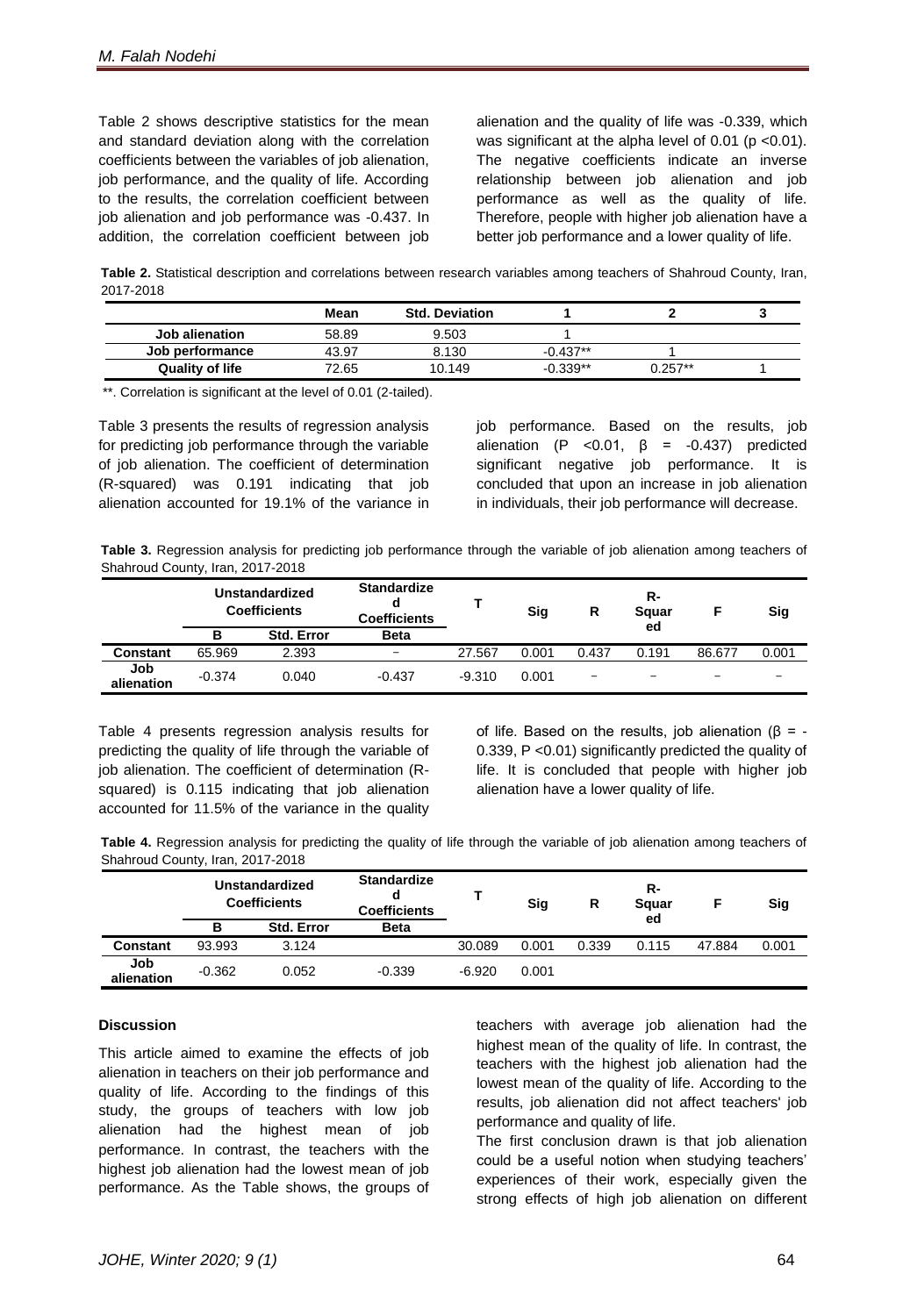outcomes. This is consistent with the results implying that when teachers feel alienated from their work, it negatively influences the effort they put into their work, their organizational commitment, and their work-family enrichment. According to the results of this study, one could claim that the concept of alienation is a concept integral to organization studies. Other researches claim that the concept of alienation has the potential for helping understand why many contemporary teachers feel less engaged in or more dissatisfied with their job [9, 10, 15, 17, 24].

The findings of this study showed a statistically significant relationship between job alienation and job performance. In this sense, in different studies, diverse factors have been introduced that could influence the level of job alienation, including the impact of the rating source [25], managerial support [26], different tasks, and varied job descriptions [12], which could be regarded frustrating to many teachers. Alienation from school includes the feeling of unwillingness to take too much responsibility for school affairs, feeling uncomfortable at school, and having negative feelings about the teaching profession. One could claim when alienation occurs, problems between school management and teachers arise, which make teachers leave the decision-making process. While negative, moderate, and significant levels of relationship were detected between the quality of life and job alienation, low, negative, and significant levels of relationship were observed between the quality of life and school alienation [27]. The literature on work alienation has highlighted working environments that generate the sense of work alienation among employees and its negative effects on work-related attitudes, behaviors, and performance outcomes in many employees. Such environments could negatively affect employee engagement, organizational commitment, job satisfaction, well-being, work effort, and job efficiency [28].

Several studies show that a work environment in which altruism, collaboration, and duty prevail could have a positive impact on organizational performance and employees. Such an environment would motivate employees to sign an invisible contract with the organization, which indicates their happiness, belonging, and citizenship in all dimensions. Such conditions will increase their immunity to overcome the sense of work alienation [29]. This is based on our finding that when teachers feel disconnected from their jobs, it would have negative effects on the effort they put into their jobs, their organizational dedication, and work-family enrichment. According to the findings of this study, the idea of alienation

remains an important topic in organizational studies [30]. Many studies suggest that the idea of alienation could help explain why teachers might feel less motivated or depressed about their job [31].

The insignificance of research in organizations in recent decades has made some respondents consider research useless. Teachers' concerns about the consequences of offering correct answers to questionnaire questions have made some of them avoid offering accurate answers to questionnaire questions. In this study, all responses were not complete despite necessary preparations, continuous follow-ups, and the time spent. Thus, it would be difficult to generalize the results by reducing the sample size.

A teacher in suitable financial, physical, and mental conditions will definitely focus more on educating and teaching students. In future research, it is suggested that the variables of job alienation and quality of life be compared with other variables, such as mental health, job stress, and so on. The sample was small for generalization, so it is recommended that a larger sample be selected in the future.

The present study demonstrated that job alienation could be a focal point of HR management scholars in the 21st century [13]. Taking into account the findings of this research and the factors identified as effective in job alienation, one could argue that the working conditions of teachers should be improved constantly. Since teachers are the main pillars of the education system and the most valuable capitals, some issues should be considered to reform the education system, including the role of HR, organizational justice, fair rewards, and progress possibilities at work. Moreover, benefits other than salaries, necessary instruments needed for doing work, appropriate facilities, hygiene, suitable environmental conditions, and more must be taken into account to avoid job alienation in teachers. Participation in organizational decisions, fair corporate accountability, safeguarding rights, job security, implementation of appropriate laws in organizations, and social values are among other factors to prevent job alienation in teachers [24].

## **Conclusion**

Finally, it was found that the job alienation of teachers impacts job performance and quality of life. In this context, it can be suggested that working conditions should be constantly improved to increase the affective engagement of teachers and the conduct of organizational citizenship and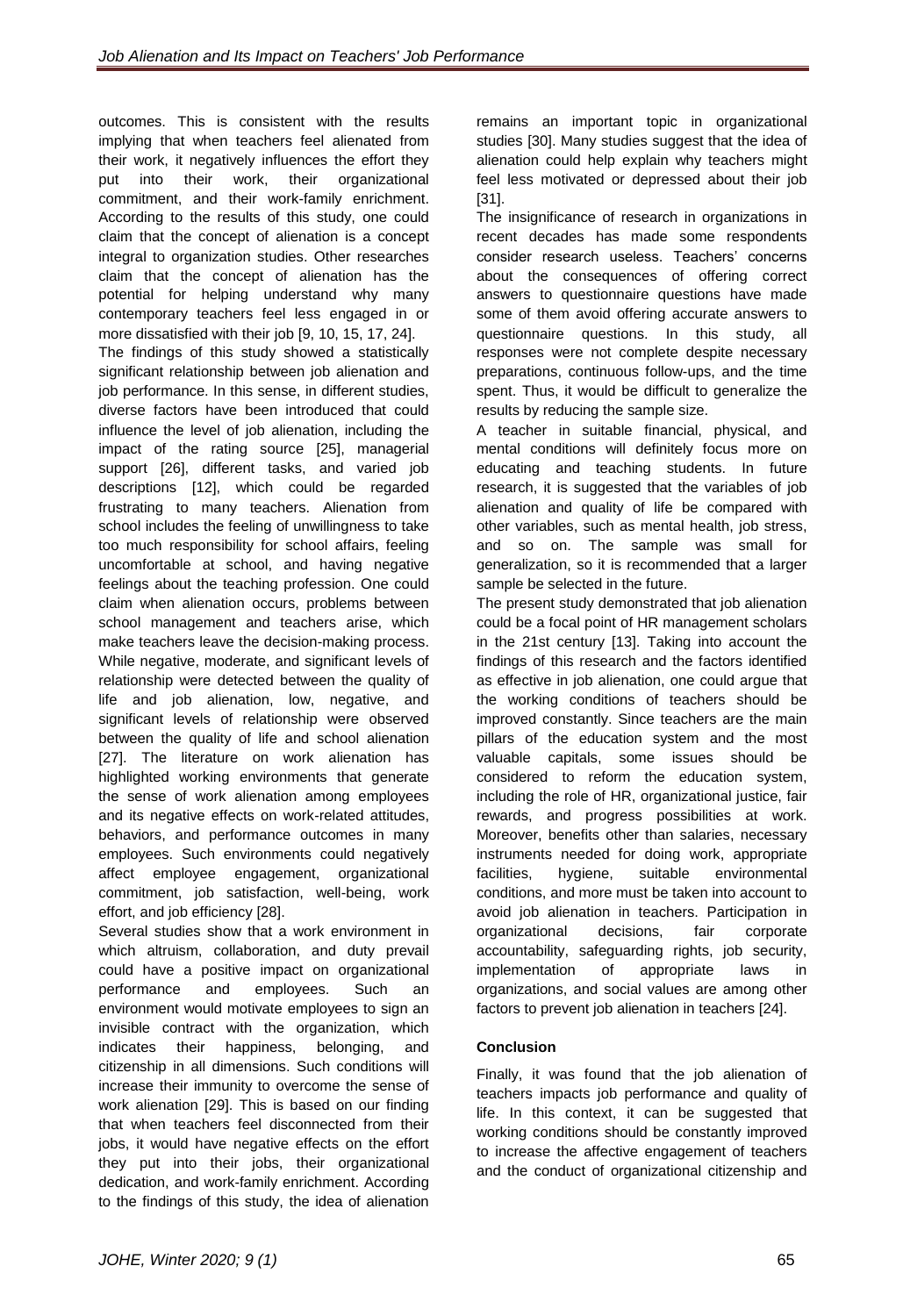reduce their level of job alienation in the schools for which they work.

#### **Acknowledgement**

The author (s) stated no potential conflicts of interest with respect to the research, authorship, and/or publication of this article

### **Conflict of interest:** None declared.

#### **References**

- 1. Ali MR, Ashraf BN, Shuai C. Teachers' Conflict-Inducing Attitudes and Their Repercussions on Students' Psychological Health and Learning Outcomes. Int J Environ Res Public Health 2019; 16(14):2534.
- 2. Spilt JL, Koomen, HMY, Thijs JT. Teacher Wellbeing: The Importance of Teacher–Student Relationships. Educ Psychol Rev 2011; 23:457- 77.
- 3. Hackman JR, Oldham GR. Motivation through the design of work: test of a theory. Organ Behav Hum Perform 1976; 16(2):250-79.
- 4. Oldham GR, Hackman JR. Not what it was and not what it will be: the future of job design research. J Organ Behav 2010; 31(2-3):463-79.
- 5. [Allan](https://onlinelibrary.wiley.com/action/doSearch?ContribAuthorStored=Allan%2C+Blake+A) BA, [Batz-Barbarich](https://onlinelibrary.wiley.com/action/doSearch?ContribAuthorStored=Batz-Barbarich%2C+Cassondra) C, [Sterling](https://onlinelibrary.wiley.com/action/doSearch?ContribAuthorStored=Sterling%2C+Haley+M) HM, [Tay](https://onlinelibrary.wiley.com/action/doSearch?ContribAuthorStored=Tay%2C+Louis) L. Outcomes of Meaningful Work: A Meta-Analysis. Journal of Management Studies 2019; 56(3):500-28.
- 6. Tulunay Ateş Ö, İhtiyaroğlu N. Analysis of the Relationship between Stress and Organizational Commitment in Employees: A Meta-Analysis Study. J Educ Train Stud 2019; 7(1):94-106.
- 7. Hoy WK, Blazovsky R, Newland W. Bureaucracy and alienation: A comparative analysis. The Journal of Educational Administration 1983; 21(2):109-21.
- 8. Çetinkanat AC, Kösterelioğlu MA. Relationship between Quality of Work Life and Work Alienation: Research on Teachers. Universal Journal of Educational Research 2016; 4(8):1778-86.
- 9. McKinlay JB, Marceau L. New wine in an old bottle: does alienation provide an explanation of the origins of physician discontent? Int J Health Serv 2011; 41(2):301-35.
- 10. Kurdi F. The Impact of Job Alienation on the Performance among Palestine Medical Complex Employees. International Humanities Studies 2018; 5(3):15-29.
- 11. Akar H. The Relationships between Quality of Work Life, School Alienation, Burnout, Affective Commitment and Organizational Citizenship: A Study on Teachers. European Journal of Educational Research 2018; 7(2):169-80.
- 12. Shantz A, Alfes K, Bailey C, Soane E. Drivers and Outcomes of Work Alienation: Reviving a Concept. Journal of Management Inquiry 2015; 24(4):382-93.
- 13. Shantz A, Alfes K, Truss C. Alienation from work: Marxist ideologies and twenty-first-century practice. The International Journal of Human Resource Management 2014; 25(18):2529-50.
- 14. Tajvaran M, Seif MH. The Causal Model of Work Alienation Based on the Quality of Work Life and Organizational Justic with an Emphasis on the Mediating Role of Conflict, Organizational Commitment and Job Involvement among Physical Education Teachers in Shiraz City. Sport Management Studies 2017; 9(43):61-80.
- 15. Özer Ö, Uğurluoğlu Ö, Saygılı M, Sonğur C. The impact of work alienation on organizational health: A field study in health sector. Int J Healthc Manag 2019; 12(1):18-24.
- 16. Golden TD, Veiga JF. Self-Estrangement's Toll on Job Performance: The Pivotal Role of Social Exchange Relationships with Coworkers. Journal of Management 2015; 44(4):1573-97.
- 17. Tummers LG, Den Dulk L. The effects of work alienation on organizational commitment, work effort and work-to-family enrichment. J Nurs Manag 2013; 21(6):850-9.
- 18. Mottaz CJ. Some Determinants of Work Alienation. Sociol Q 1981; 22(4):515-29.
- 19. Nadi MA, Alsafi MA. The mediation role of work alienation dimensions on the relationship between person-organization fit and organizational citizenship behaviors. Contemporary Psychology 2014; 8(2):81-94.
- 20. Peterson SJ, Byron K. Exploring the role of hope in job performance: results from four studies. J Organ Behav 2008; 29(6):785-803.
- 21. Khandan M, Eyni Z, Koohpaei A. Relationship between Spiritual Intelligence and Job Performance: A Case Study of Nurses and Nursing Aids in the Main University Hospital of Qom, Iran. Health Spirituality and Medical Ethics 2017; 4(3):8-13.
- 22. Ware JE Jr, Sherbourne CD. The MOS 36-item short-form health survey (SF-36). I. Conceptual framework and item selection. Med Care 1992; 30(6):473-83.
- 23. Asghari Moghaddam M, Faghehi S. Validity of the SF-36 Health Survey Questionnaire in Two Iranian Samples. Clinical Psychology & Personality 2003; 1(1):1-10.
- 24. Nojabaee SS, Ahmadi Gh. Identification of Factors Affecting Teachers' Job Alienation in Western Mazandaran Province. Journal of Applied Environmental and Biological Sciences 2014; 4(7):136-43.
- 25. Clark SK, Halbesleben JRB, Lester SW, Heintz R. Temporary Worker Alienation and Job Performance: The Impact of Rating Source. J Leadersh Organ Stud 2010; 17(3):287-97.
- 26. Tummers L, den Dulk L. Meaningful work for a meaningful life? Work alienation and its effects in the work and the family context. Paper presented at: The Human resources management in Volatile Times: the paradoxical challenges facing Human. Rotterdam,